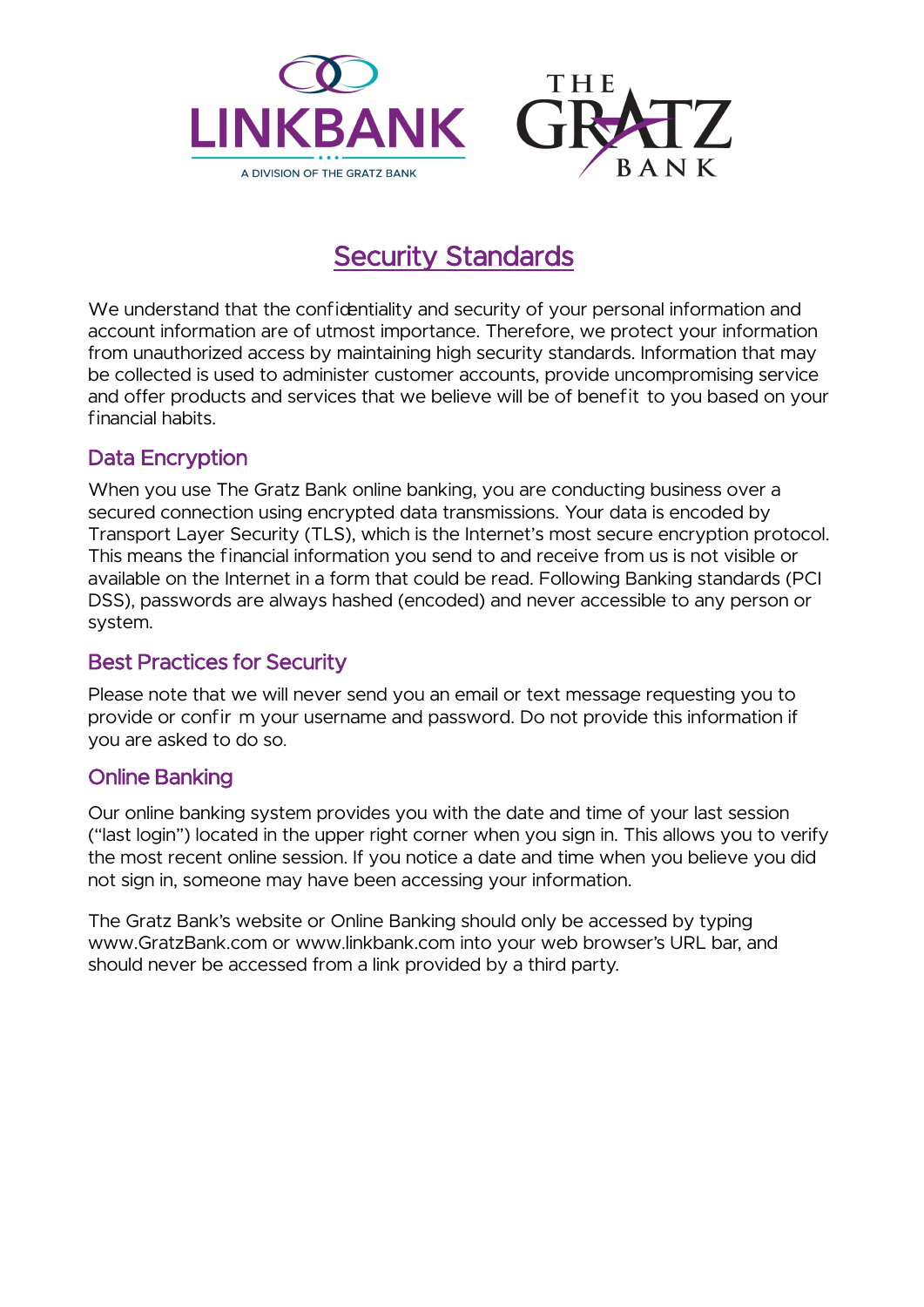

### Username and Password

Please follow these guidelines to protect your confidential information:

- 1. Never disclose your username or password to anyone.
- 2. Memorize your username and password; do not write them down.
- 3. Use a mix of capital and lowercase letters, numbers, and symbols.
- 4. Change your password regularly.
- 5. Do not use birth dates, names, or other easily guessed information.

#### Log Out of Your Session

When you have completed your Online Banking session, always click "Sign Out" using the link in the upper right corner of the portal.

#### Email

Do not use an email account to send us sensitive information, such as social security numbers and account numbers. Emails are not secure and leave your information vulnerable to theft. You may send us a secure message through our Contact Us form.

#### Public Computers, Internet Access

Do not use public computers or public Internet access such as "Internet Cafes" or "Free Wi-Fi" to conduct online banking.

#### Phishing, Spoofs, Hoaxes and Other Deceptive Emails

Be careful when responding to email messages that appear to be from us, a regulator or an auditor. Thieves or hackers send email messages that direct you to click on a link which redirects you to a fraudulent website or pop-up window where you may be asked to "confir m, verify, update" or otherwise provide sensitive information. These links, websites and pop-up windows may look like ours with the same logo and colors and may falsely threaten that your account will be shut down if you do not act quickly. Do not be intimidated by these threats. Clicking a link in one of these emails can expose your computer to viruses and spyware, even if you do not supply the sensitive information thieves want. If you have any doubts about whether an email from us is authentic, do not reply to it, do not open any attachment, and do not use the link in the email. Instead, send us a message through our Contact Us form, or call us at (855) 569- 2265.

#### Spam

Do not open attachments in email messages if you do not know the sender. Attachments can contain viruses and spyware. Delete unwanted or suspicious email.

#### Links to Other Websites

If you click a link to another website, that website may collect, use, and disclose information about you in ways that are different from what we do. You should review that website's policies. We are not responsible for what the operators of other websites do with your information.